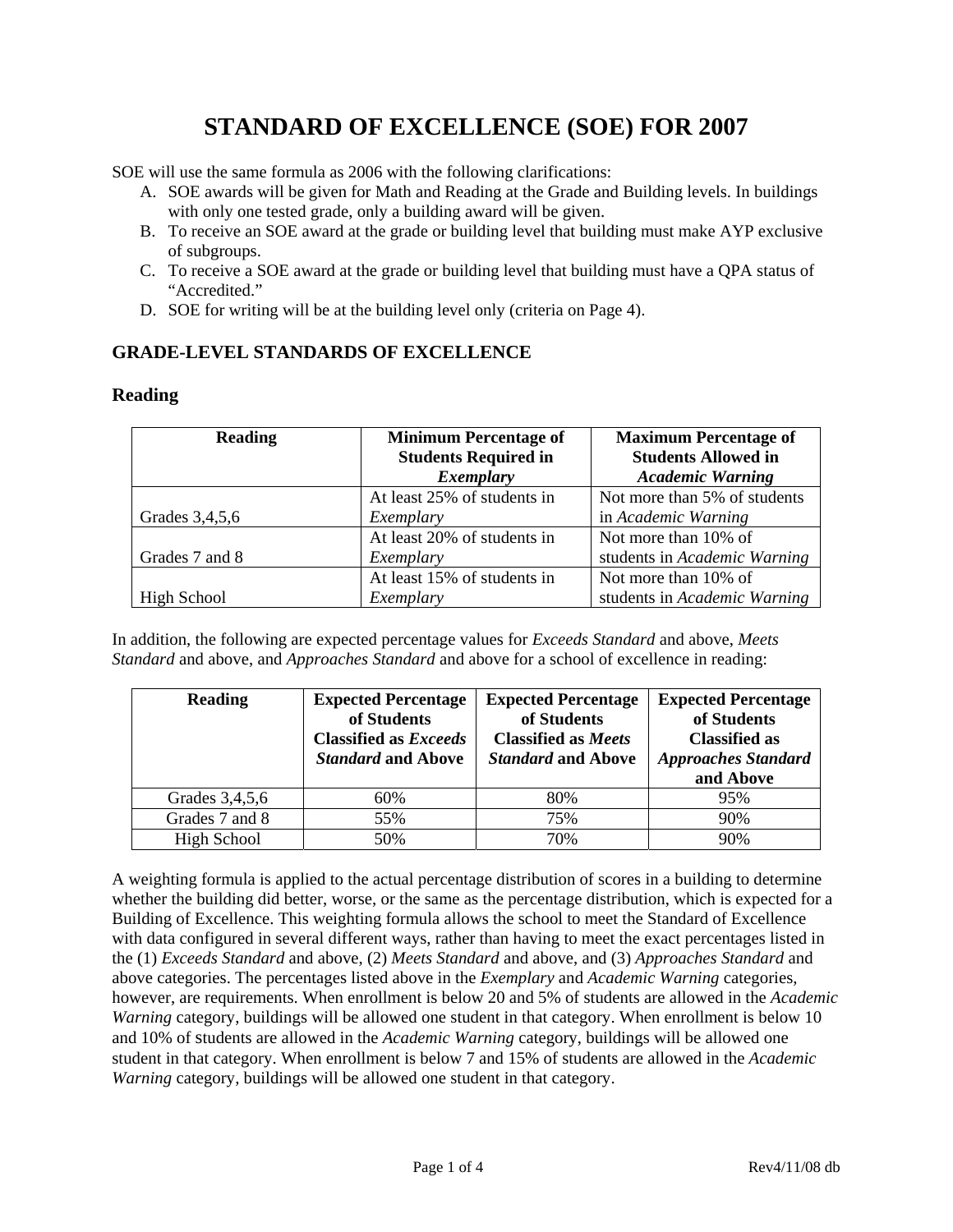| <b>Mathematics</b> | <b>Minimum Percentage of</b> | <b>Maximum Percentage of</b>  |  |
|--------------------|------------------------------|-------------------------------|--|
|                    | <b>Students Required in</b>  | <b>Students Allowed in</b>    |  |
|                    | Exemplary                    | <b>Academic Warning</b>       |  |
|                    | At least 25% of students in  | Not more than 5 % of students |  |
| Grades 3,4,5,6     | Exemplary                    | in Academic Warning           |  |
|                    | At least 25% of students in  | Not more than 10% of          |  |
| Grades 7 and 8     | Exemplary                    | students in Academic Warning  |  |
| High School        | At least 15% of students in  | Not more than 15% of          |  |
|                    | Exemplary                    | students in Academic Warning  |  |

## **Mathematics**

In addition, the following are expected percentage values for *Exceeds Standard* and above, *Meets Standard* and above, and *Approaches Standard* and above for a School of Excellence in mathematics:

| <b>Mathematics</b> | <b>Expected Percentage</b><br>of Students<br><b>Classified as Exceeds</b><br><b>Standard and Above</b> | <b>Expected Percentage</b><br>of Students<br><b>Classified as Meets</b><br><b>Standard and Above</b> | <b>Expected Percentage</b><br>of Students<br><b>Classified as</b><br><b>Approaches Standard</b><br>and Above |
|--------------------|--------------------------------------------------------------------------------------------------------|------------------------------------------------------------------------------------------------------|--------------------------------------------------------------------------------------------------------------|
| Grades 3,4,5,6     | 60%                                                                                                    | 80%                                                                                                  | 95%                                                                                                          |
| Grades 7 and 8     | 60%                                                                                                    | 80%                                                                                                  | 90%                                                                                                          |
| High School        | 40%                                                                                                    | 70%                                                                                                  | 85%                                                                                                          |

Note: As mentioned above, a weighting formula will be applied to the actual percentage distribution of scores in a building to determine whether the building did better, worse, or the same as the percentage distribution, which is expected for a Building of Excellence. The "building index" that is generated by this weighting formula was figured for the school. If the building meets the Standard of Excellence, this was reported along with other building results by the Center for Educational Testing and Evaluation.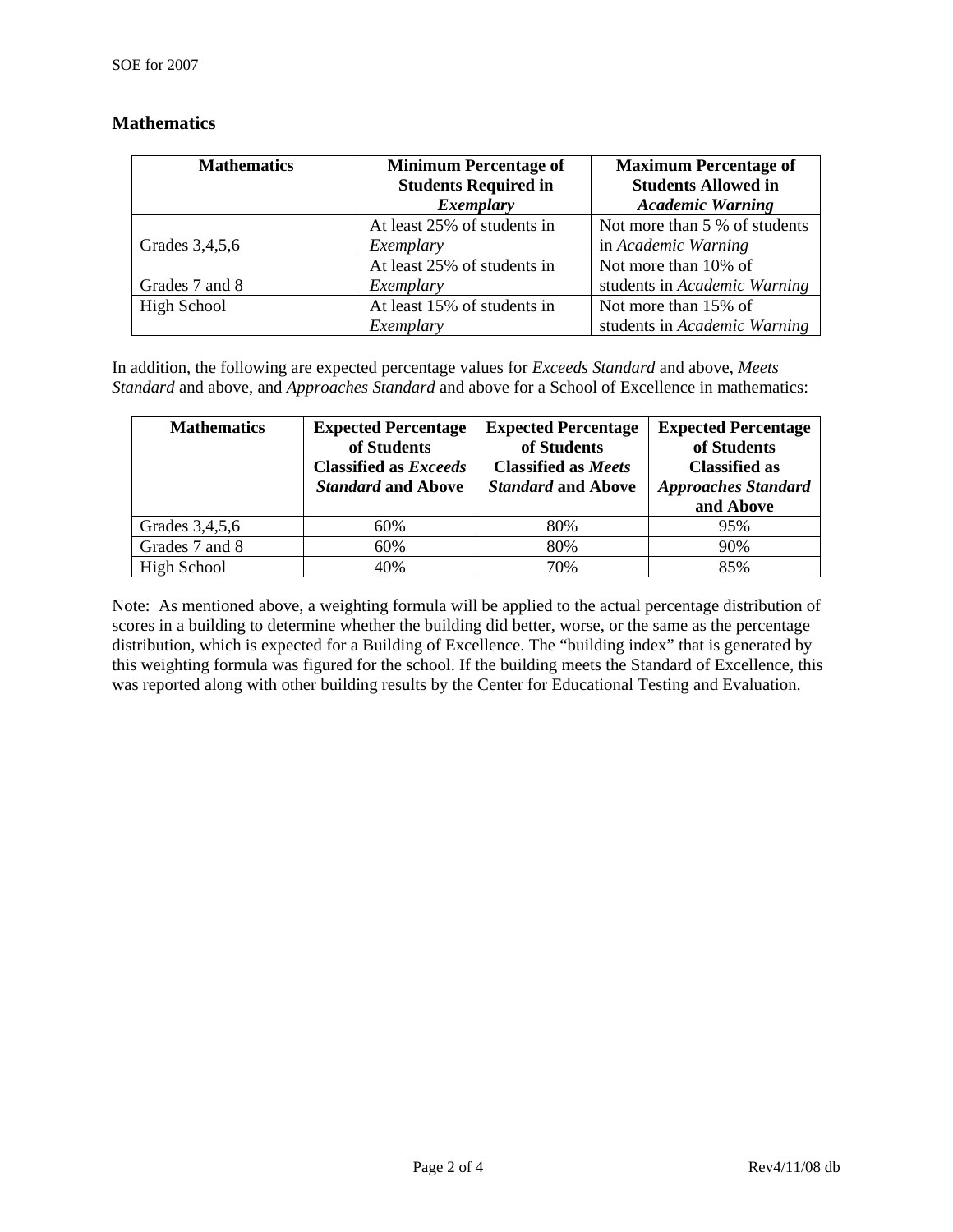# **The Model**

- ¾ At least a certain percentage of students are required in the *Exemplary* performance level. This value is the "expected" percentage of students when computing the index score.
- ¾ No more than a certain percentage of students are allowed in the *Academic Warning* performance level.
- $\triangleright$  Compare the "expected" cumulative percentage criterion values for the performance levels in the tables above with the actual cumulative percentage of students in the building.
- $\triangleright$  Building Index determines how the building distribution compares to the "expected" distribution

## **Example: Grade 7 Mathematics**

- 1. At least 25% of students in *Exemplary*.
- 2. No more than 10% of students in *Academic Warning*.
- 3. Expected Distribution for a School of Excellence:

*Exceeds Standard* and above -- 60% *Meets Standard* and above -- 80% *Academic Warning* and above -- 90%

#### **The Equation**

| $Index =$ | (4 x (percentage of students in Exemplary minus expected percentage of students in<br><i>Exemplary</i> ) PLUS                                           |
|-----------|---------------------------------------------------------------------------------------------------------------------------------------------------------|
|           | (3 x (percentage of students in <i>Exceeds Standard</i> and above minus expected percentage<br>of students in <i>Exceeds Standard</i> and above)) PLUS  |
|           | (2 x (percentage of students in <i>Meets Standard</i> and above minus expected percentage of<br>students in <i>Meets Standard</i> and above)) PLUS      |
|           | (1 x (percentage of students in <i>Approaches Standard</i> and above minus expected<br>percentage of students in <i>Approaches Standard</i> and above)) |
|           |                                                                                                                                                         |

#### **Interpretation Of Index Score**

The building can meet the Standard of Excellence in several different ways. They, however, MUST have

- at least the required percentage in *Exemplary*;
- no more than the allowed percentage in *Academic Warning*; and
- a building index greater than or equal to zero (0).
	- If Index is 0, then building has just exactly met this part of the requirement for the Standard of Excellence.
	- If Index is <0, then building did not meet this part of the requirement for
	- the Standard of Excellence.
	- If Index is >0, then building met and exceeded this part of the requirement for the Standard of Excellence.